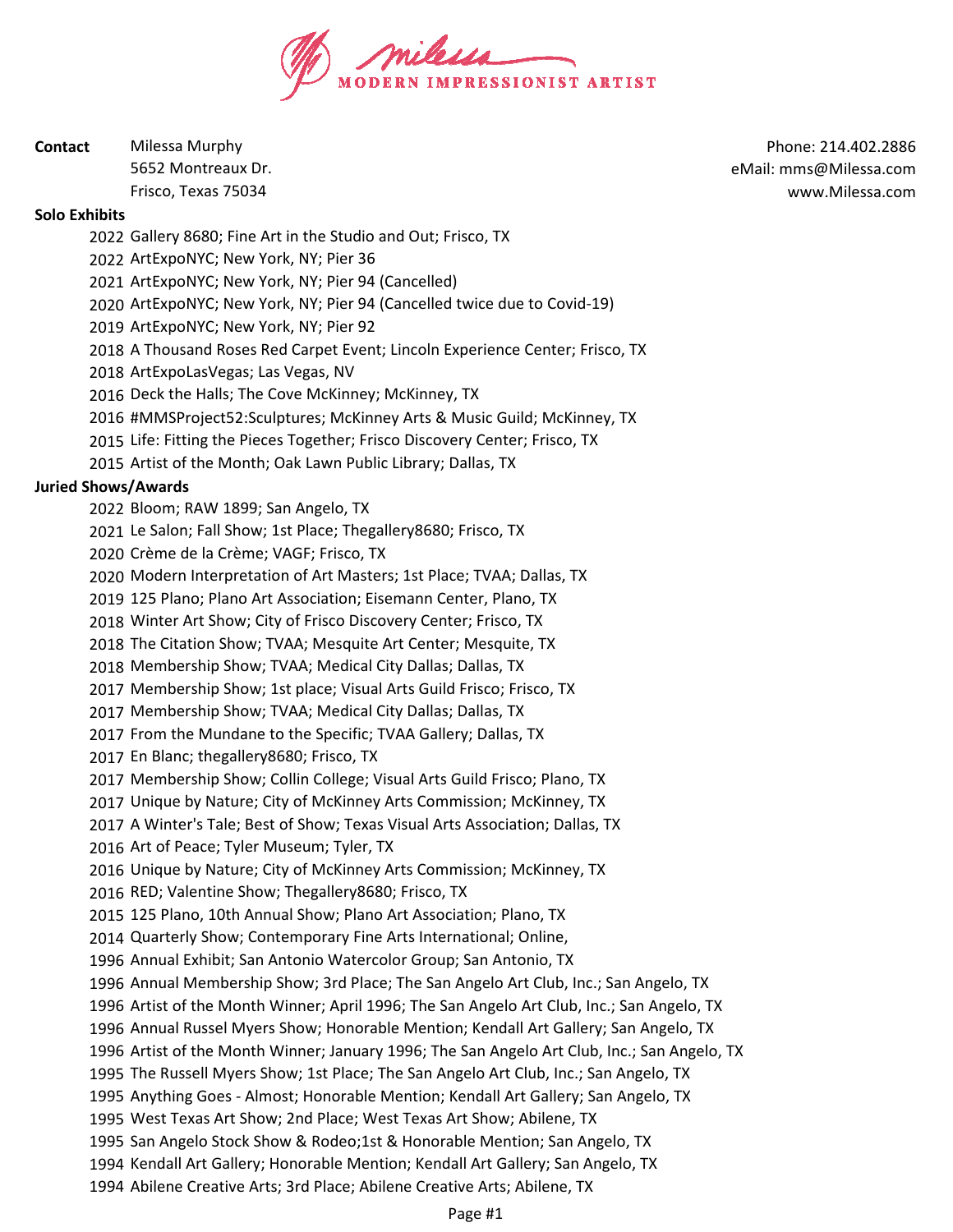

- Kendall Art Gallery; Honorable Mention; Kendall Art Gallery; San Angelo, TX
- San Angelo Stock Show & Rodeo; 2nd Place; San Angelo, TX

### **Group Exhibits**

- The Cove; Group Exhibit of Still Life; McKinney, TX
- Melange of Color, Gallery 8680; Frisco, TX
- Festival of Tree's, Gallery 8680; Frisco, TX
- Membership Show, Dallas Medical Center; Texas Visual Arts Association; Dallas, TX
- The Art of Music Gala; Benefiting the Warren Center; Dallas, TX
- Stetsons & Stillettos Ball; Love for Kids, Inc.; Dallas, TX
- Membership Show, Dallas Medical Center; Texas Visual Arts Association; Dallas, TX
- Abstra(kt); Frisco Arts Association; Frisco, TX
- Future Interupted; Beaudry Gallery; Dallas, TX
- Arts in Bloom; City of McKinney Arts Commission; McKinney, TX
- First Friday Art Exhibit & Sale; Spaces of Dallas; Dallas, TX
- ArtSeenTour; City of Frisco; Frisco, TX
- HeARTS for McKinney Arts Gala; McKinney Country Club; McKinney, TX
- Headliner Artist, Dallas Observer Artopia 2016; Dallas Observer; Centennial Park; Dallas, TX
- 101 Artshow; The Vineyard Art Gallery; Dallas, TX
- It's All Abstract From Here; Janette Kennedy Gallery; Dallas, TX
- Stribling Art Extravaganza; Fort Concho Gallery & Museum; San Angelo, TX

### **Public Art**

- Art in the Atrium 15; Public Arts Committee; Frisco, TX
- Art in the Atrium 13; Public Arts Committee; Frisco, TX
- 2016 #MMSProject52:Sculptures; McKinney Arts & Music Guild; McKinney, TX
- Art in the Atrium 10 (three pieces); Public Arts Committee; Frisco, TX
- Artist of the Month; Oak Lawn Public Library; Dallas, TX
- Mt. Carmel Monastery; Christoval, TX

### **Curatorial**

- Winter Cheer; TVAA Downtown Gallery, Dallas, TX
- Bloom; Raw 1899; San Angelo, TX
- The Elements: Air, Fire, Earth, Water; Gallery 3; Bishop Arts District; Dallas, TX

### **Publications/Media**

- Frisco Life Publication; October 2021; Cover and Story; Food Still Life's/Milessa's Artwork & Story https://issuu.com/lifestylepubs/docs/frisco\_2021\_10\_print
- Frisco Life Publication; November 2020; Cover and Story on Personalized Gift Idea/Milessa's Artwork https://issuu.com/lifestylepubs/docs/frisco\_life\_2020\_11\_print
- City Lifestyle; Sept 2020; Page 9 https://issuu.com/lifestylepubs/docs/https\_\_\_s3-us-west-2.amazonaws.com\_\_f330ecd4f33695
- Frisco Life Publication; May 2020; Cover & Story; Inspiring Women https://issuu.com/lifestylepubs/docs/https\_\_\_s3-us-west-2.amazonaws.com\_\_8444ccf77fa0dc
- Frisco Life Publication; Feb 2020; Corners of the Heart~Is Happiness a Myth?
- Frisco Life Publication; December 2019; Corners of the Heart
- Frisco Life Publication; August 2019; Childhood Dreams/Milessa's Artwork https://issuu.com/lifestylepubs/docs/frisco\_life\_2019\_8\_print\_91714fb950
- Frisco Life Publication; December 2018; All I want for Christmas is…